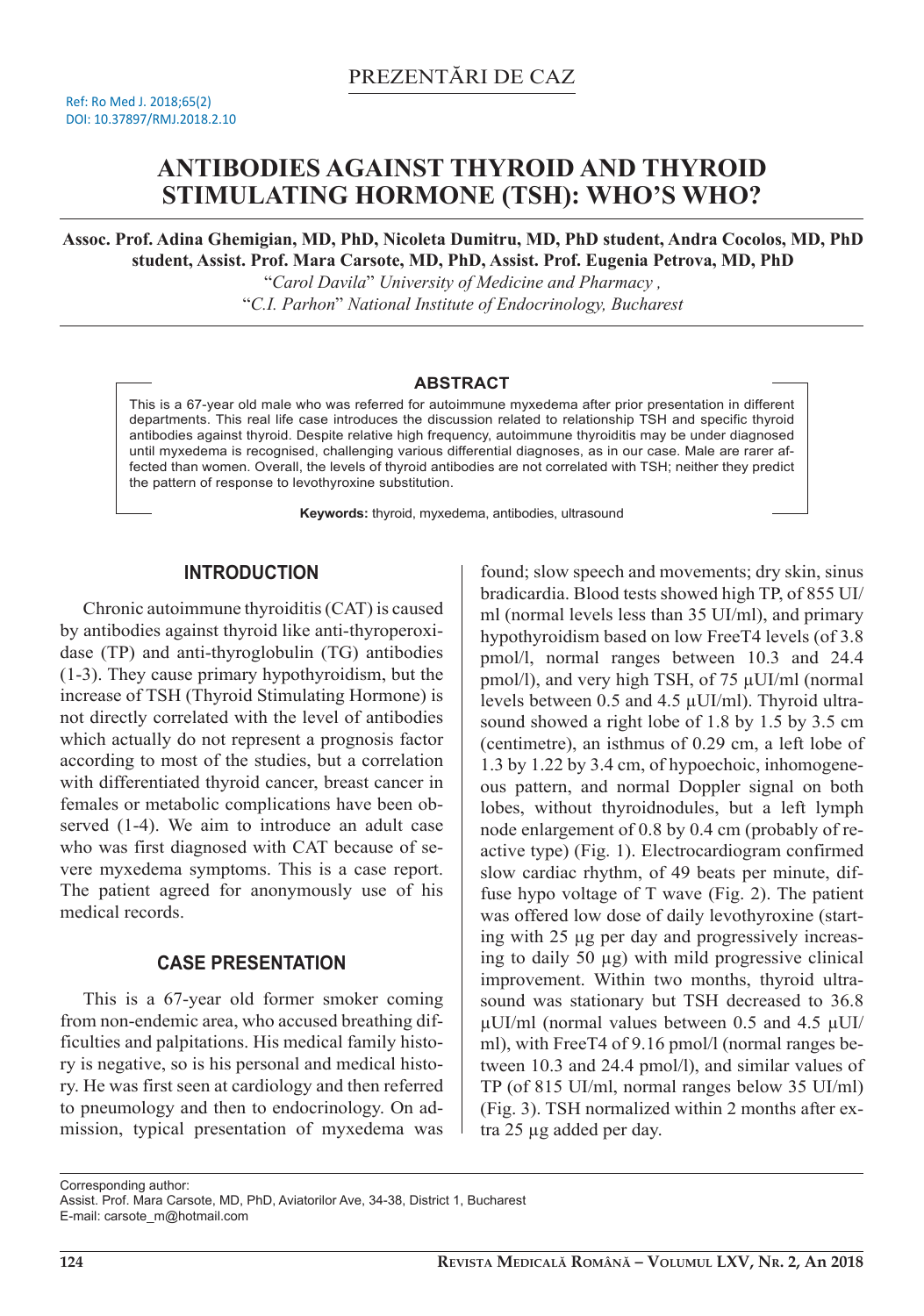

*FIGURE 1. Thyroid ultrasound on a 67-year old adult with autoimmune myxedema reveals a right lobe of 1.8 by 1.5 by 3.5 cm (centimetre), an isthmus of 0.29 cm, a left lobe of 1.3 by 1.22 by 3.4 cm, of hypoechoic, inhomogeneous pattern, and normal Doppler signal on both lobes, without thyroid nodules and a left lymph node enlargement of 0.8 by 0.4 cm.*



*FIGURE 2. 67-year old male; suggestive electrocardiogram findings for myxedema - slow cardiac rhythm, of 49 beats per minute, diffuse hypovoltage of T wave*

#### **DISCUSSION**

Autoimmune chronic Hashimoto thyroiditis is a relatively frequent condition of modern society because of environmental triggers and easy access to thyroid antibodies blood assays (5). The etiology is mixed: genetic and environmental elements; men are less affected than women, as seen in this case (5). Thyroid antibodies do not predict with precision the moment of hypothyroidism onset, neither the highest values of TSH (6). Genetic background has been studied to sustain the autoimmune versus functional profile, including what kind of patients display a higher risk of hypothyroidism (5,6). No clear conclusion is yet used in daily practice. The abnormal function is actually the only therapeutic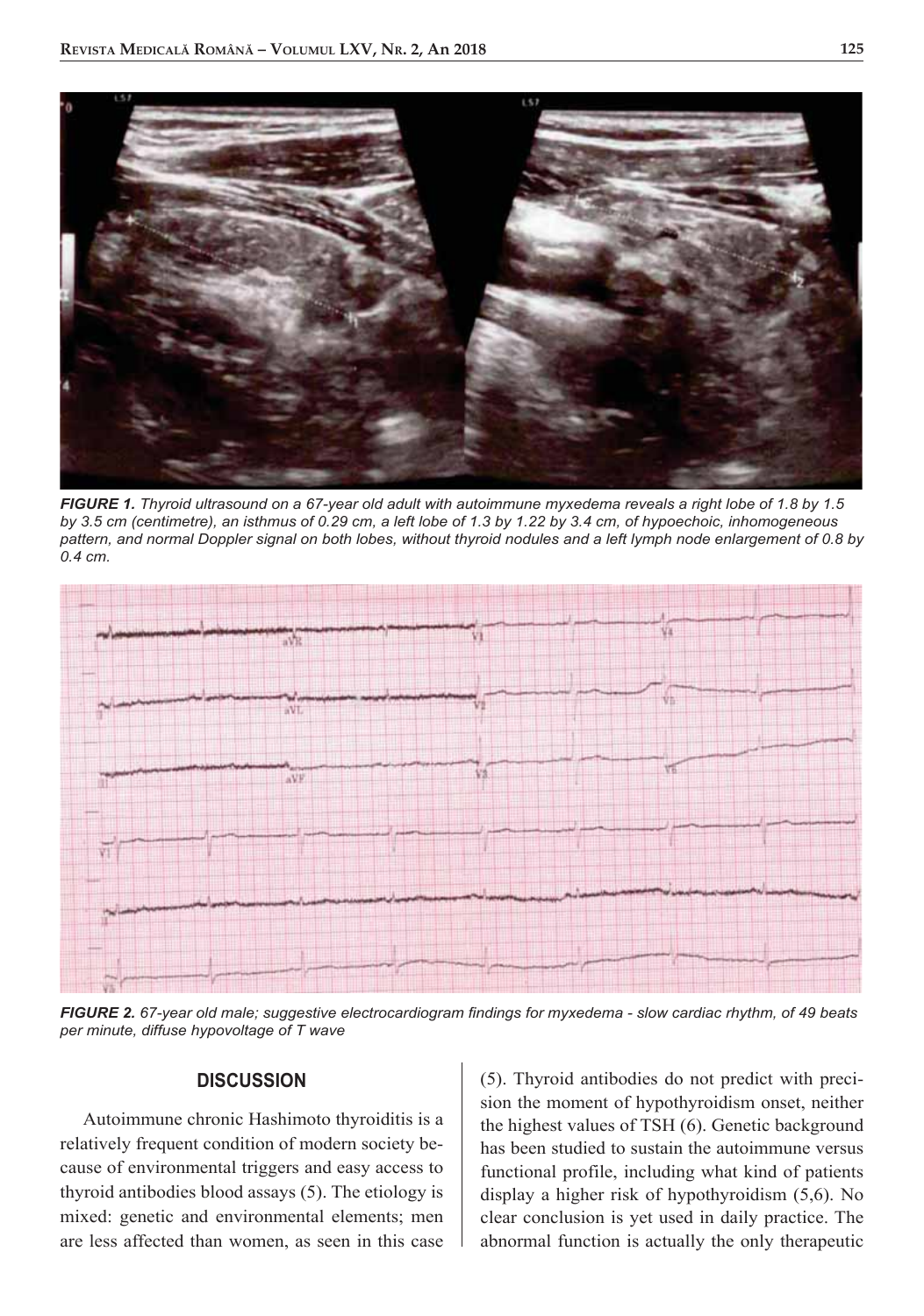

*FIGURE 3. Thyroid ultrasound on a patient with treated autoimmune myxedema; stationary aspects which are highly suggestive for an autoimmune thyroid condition (hypo-echoic, inhomogeneous)* 

target, not the antibodies themselves (opposite to other non-endocrine conditions like most of rheumatologic diseases) (5,6). Some studies support the idea of selenium supplementation as single therapy in euthyroid subjects or in combination with levothyroxine substitution in patients with hypothyroidism but selenium as therapeutic option did not actually reach guideline indication up to this moment due to heterogenous evidence based medicine data (7-10). Neither we used selenium in this case of autoimmune myxedema despite elevated levels of TP. Actually, a third type of antibodies against thyroid a part from TP and TG may be found in chronic thyroiditis, especially in cases with atrophic gland at ultrasound and myxedema: TSH recep-

## tor blocking antibodies which are opposite to TSH receptor stimulating antibodies, typically for Basedow-Graves's disease (11,12). These antibodies are not assessed on every day practice (11,12).

### **CONCLUSION**

Despite relative high frequency, autoimmune thyroiditis may be under diagnosed until myxedema is recognised, challenging various differential diagnoses, as in our case. Male are rarer affected than women. Overall, the levels of thyroid antibodies are not correlated with TSH, neither predict the pattern of response to levothyroxine substitution.

#### **REFERENCES**

- **1. Bircan H.Y., Koc B., Akarsu C., Demiralay E., Demirag A., Adas M., Alis H., Kemik O.** Is Hashimoto's thyroiditis a prognostic factor for thyroid papillary microcarcinoma? *Eur Rev Med Pharmacol Sci.* 2014 Jul; 18(13):1910-5.
- 2. Valea A., Albu S.E., Petrescu R., Carsote M. Chronic thyroiditis and differentiated thyroid cancer: From overlapping high prevalence to a shift on multifocal intra-thyroid papillary thyroid carcinoma. *Journal of Surgical Sciences.* 2017; 4(1):38-45.
- **3. Valea A., Ghervan C., Morar A., Pop D.D., Carsote M., Albu S.E., Georgescu C.E., Chiorean A.** Hashimoto's thyroiditis and breast cancer: Coincidence or correlation? *Archives of Balkan Medical Union.* 2016; 51(1):129-132
- **4. Valea A., Carsote M., Morar A., Mihalca D., Tarau R., Marcusanu A., Talpasanu A., Chereji A., Georgescu C.E.** High cardio-metabolic risk parameters: A cross-sectional study in 80 women and men diagnosed with chronic thyroiditis (an age decades analysis). *Current Health Sciences Journal.* 2015. 41 (Suppl. 1):101-104.
- **5. Dong Y.H., Fu D.G.** Autoimmune thyroid disease: Mechanism, genetics and current knowledge. *Eur Rev Med Pharmacol Sci.* 2014; 18(23):3611-8.
- **6. Brčić L., Gračan S., Barić A., Gunjača I., Torlak Lovrić V., Kolčić I., Zemunik T., Polašek O., Barbalić M., Punda A., Boraska Perica V.**  Association of Established Thyroid-stimulating Hormone and Free